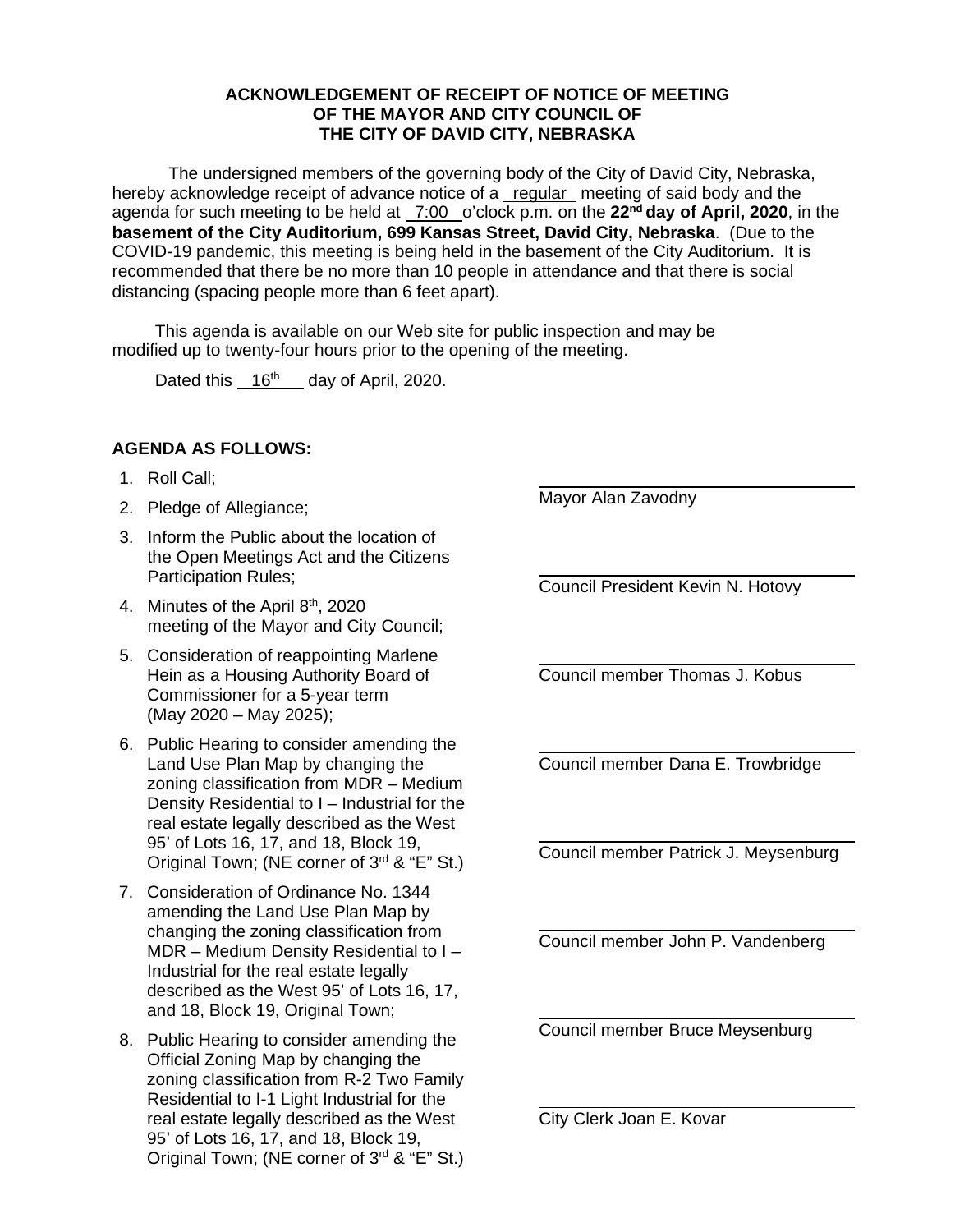- 9. Consideration of Ordinance No. 1345 amending the Official Zoning Map by changing the zoning classification from R-2 Two Family Residential to I-1 Light Industrial for the real estate legally described as the West 95' of Lots 16, 17, and 18, Block 19, Original Town; (NE corner of 3rd & "E" St.)
- 10. Public Hearing to consider amending the Land Use Plan Map by changing the zoning classification from MDR – Medium Density Residential to HDR – High Density Residential for the real estate legally described as Lot 1 and the North 10' of Lot 4, all in Block 8, Litty's 1<sup>st</sup> Addition; (SW corner of  $5<sup>th</sup>$  & "I")
- 11. Consideration of Ordinance No. 1346 amending the Land Use Plan Map by changing the zoning classification from MDR – Medium Density Residential to HDR – High Density Residential for the real estate legally described as Lot 1 and the North 10' of Lot 4, all in Block 8, Litty's 1<sup>st</sup> Addition; (SW corner of  $5<sup>th</sup>$  & "I")
- 12. Public Hearing to consider amending the Official Zoning Map by changing the zoning classification from R-2 Two Family Residential to R-3 – Multi-Family Residential for the real estate legally described as Lot 1 and the North 10' of Lot 4, all in Block 8, Litty's 1<sup>st</sup> Addition: (SW corner of  $5<sup>th</sup>$  & "I")
- 13. Consideration of Ordinance No. 1347 amending the Official Zoning Map by changing the zoning classification from R-2 Two Family Residential to R-3 – Multi Family Residential for the real estate legally described as Lot 1 and the North 10' of Lot 4, all in Block 8, Litty's  $1<sup>st</sup>$  Addition; (SW corner of  $5<sup>th</sup>$  & "I")
- 14. Consideration of Resolution 12-2020 allowing David City Public Schools to install barriers and pertinent signage on "E" Street, between David City High School and David City Elementary School;
- 15. Consideration of Ordinance No. 1348 to release/vacate sewer easements for Henningsen Foods, Inc.;
- 16. Consideration of the Environmental Review of the David City Housing Authority as completed by Southeast Nebraska Development District (SENDD), and authorizing Mayor Zavodny to sign the Agreement by and between the City of David City and Southeast Nebraska Development District and the Memorandum of Understanding;
- 17. Consideration of a Service Agreement with Crexendo for telephones;
- 18. Discussion concerning the Water Treatment Plant and processes;
- 19. Consideration of a quote from Musco concerning the football field lighting;
- 20. Consideration of financing options from Musco or local banks concerning the football field lighting;
- 21. Consideration of Ordinance No. 1349 to reconvey certain real estate to Henningsen Foods, Inc. because of full satisfaction of their 1998 IDR Bonds;
- 22. Consideration of Ordinance No. 1350 to terminate the lease, with amendments and supplemental leases with Henningsen Foods, Inc. because of full performance and full payments of all amounts by them related to their 1998 IDR Bonds;
- 23. Discussion / Consideration of the 715 N.  $4<sup>th</sup>$  Street property and contents;
- 24. Discussion / Consideration of guidelines regarding the COVID-19 pandemic;